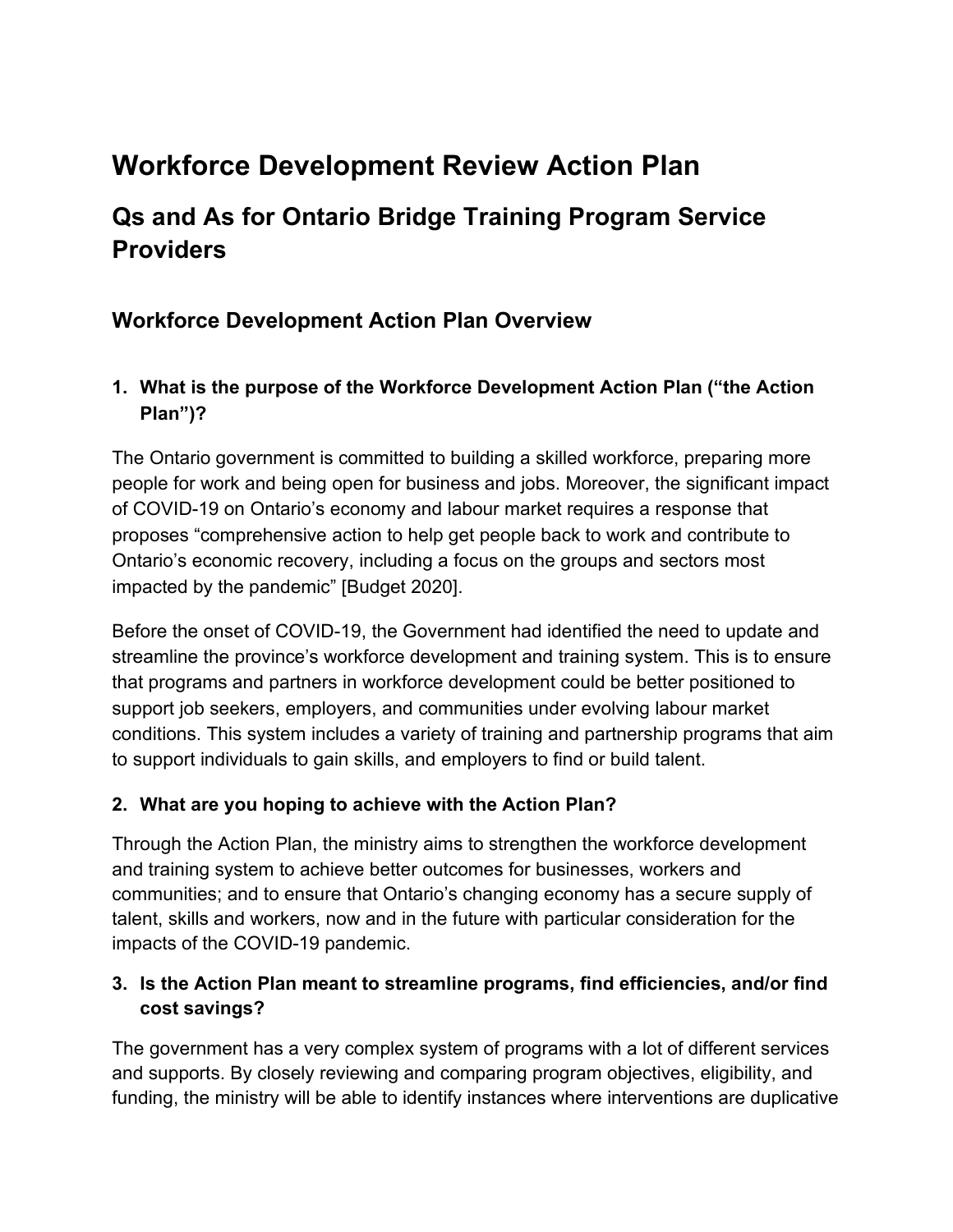or overlapping. At this time, no decisions have been made to wind down or replace any programs. The Action Plan will help identify opportunities to better serve Ontarians and achieve better value for money.

#### **4. Is the Ontario Bridge Training Program in-scope of the Action Plan?**

Yes, the Ontario Bridge Training Program is in-scope along with other Employment Ontario initiatives.

## **5. How will the Action Plan influence the government's commitment to the integration of highly skilled immigrants?**

The ministry is aiming for a relevant, effective system that is responsive to labour market demand and more comprehensive, easy to navigate services, with fewer gaps for workers and businesses. Highly skilled immigrants are very important to the success of Ontario's economy, and the government understands its role in the integration of these highly educated, highly skilled, experienced and qualified newcomers to our province.

#### **6. Will the outcomes/recommendations of this review be shared with the public?**

Activities to support development of the Action Plan are underway. More details will be available at a later date.

#### **7. How long will it be before the Government releases its Action Plan?**

Activities to support development of the Action Plan are underway. More details will be available at a later date.

## **The Workforce Development Action Plan and the Ontario Bridge Training Program (OBTP)**

#### **8. When will service providers be advised about any changes, impacts, etc., to the OBTP?**

Once the Action Plan has been developed, it will be possible for the ministry to advise service providers about any changes, revisions, additions, if any, to the OBTP Program.